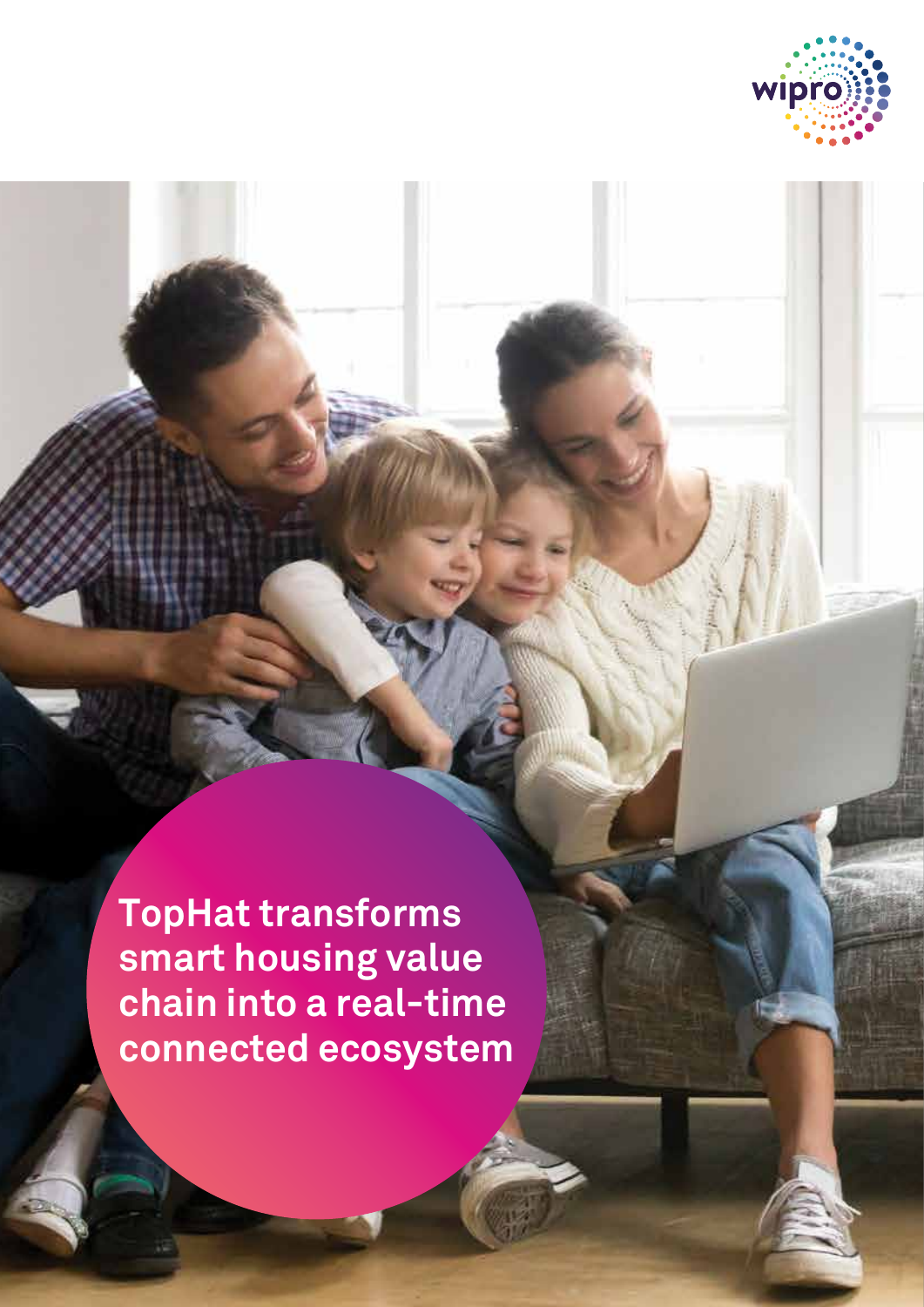Wipro deploys first of its kind smart home technology to enable data-driven decision-making and continuous product improvement leveraging SAP suite of Intelligent Technologies

## **Client background**

- **Client:** A leading modular house manufacturing company and a frontrunner in the design for manufacture and assembly housing industry in the U.K.
- **Industry:** Construction company
- **Products:** Modular house manufacturing & construction

# **Challenge**

The smart homes industry strives to deliver a comfortable, secure and intuitive living experience to its users by integrating and connecting various smart components into a unified ecosystem. However, the industry has traditionally struggled to incorporate continuous improvements in a structured way across the delivery value chain, which would enhance the customer experience of their homes and provide greater value along the delivery process. The client wanted to drive technology-led innovation for informed facilities management and transform its housing value chain into a real-time connected ecosystem that would allow in-depth data analysis to feed and improve future house designs.

## **Solution**

22.22.22

The client chose Wipro as their preferred partner to drive this technology transformation exercise dubbed Project Canvas. Wipro's solution

integrates data from design, manufacturing and home usage to enable a continuous feedback loop. The overall aim was to enable various smart devices, such as thermostats, lighting, security, appliances and other sensors like window & door contacts etc. in smart homes to be set up, connected and controlled via a central portal for intelligent insights on the data captured from various IoT devices. Key phases of the solution included



Exploration workshop to gravitate user-centric process design



System and data integration architecture of edge devices, IoT cloud and enterprise platforms



Setup of sensor/edge devices and associated infrastructure in homes



Collect all data parameters from different devices to IoT Cloud



Integrate data from IoT Cloud to SAP Business Technology Platform



Use of HANA as underlying database



User-specific dashboards and analysis using SAP Fiori as well as SAP Analytics Cloud.

Business use cases and its associated UX/UI screens.

**Wipro leveraged the following Assets & IPs in this engagement**

IIRA reference Architecture & Solution Architecture using Edge Devices (BOSCH), Platforms (IoT Cloud) and Enterprise Tiers (SAP Business Technology Platform & Autodesk)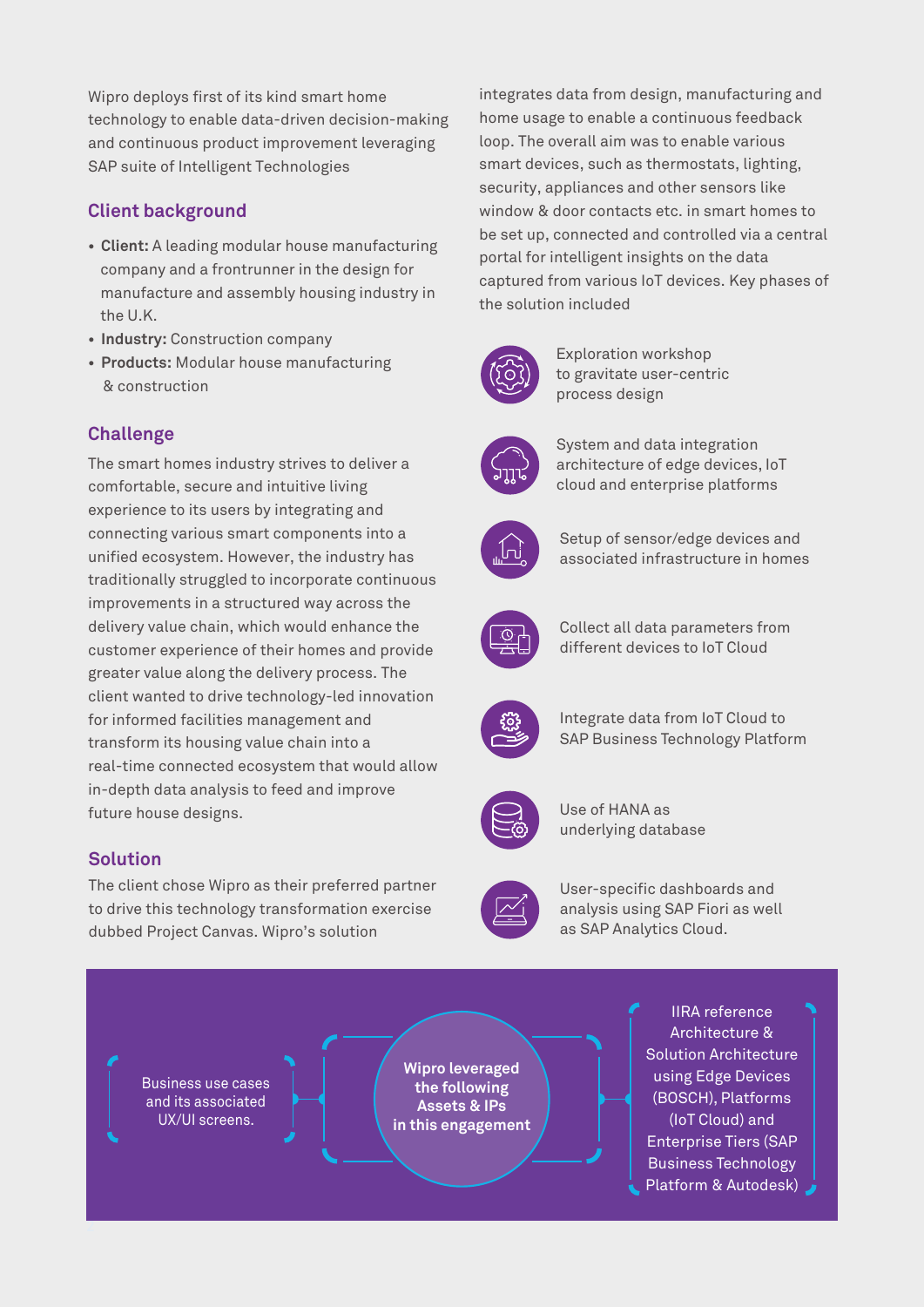### **Business Impact**

Leveraging Wipro's expertise in ENU Consulting and proven SAP Practice, the client was able to



"Wipro's deep domain knowledge, well-rounded SAP expertise and flair for innovation is why we chose Wipro as our strategic partner. TopHat intends to bring a change in the construction industry by using real-time data to continuously improve the design, delivery and maintenance of its properties. With an able partner like Wipro, we have made an able start to bring about this shift."

**Geetha Ramakrishnan,** CIO, TopHat